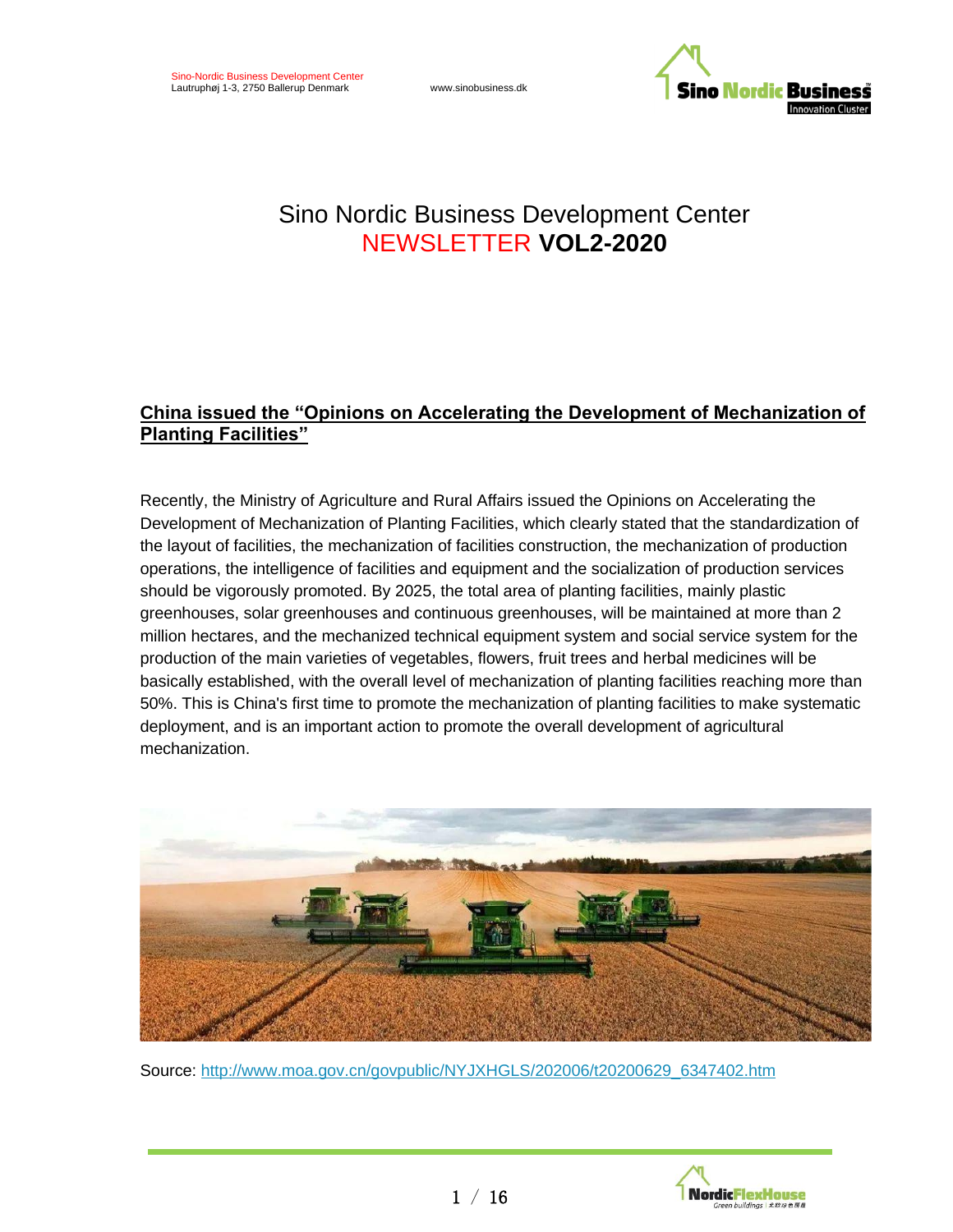

# **Weiheng Agriculture: Analysis of Trends in the Establishment of National Modern Agricultural Parks in 2020**

On March 06, 2020, the General Office of the Ministry of Agriculture and Rural Affairs and the General Office of the Ministry of Finance issued a "Notice on the Establishment of National Modern Agricultural Industrial Parks in 2020", in which the Ministry of Agriculture and Rural Affairs and the Ministry of Finance measured the application indexes of each province, autonomous region, municipality directly under the central government and the Xinjiang Production and Construction Corps according to relevant factors, and released 40 application quotas.

Since the establishment of the National Modern Agricultural Industrial Park was launched in 2017, as of June 27, 2019, the Ministry of Agriculture and Rural Affairs approved the establishment of 114 national modern agricultural industrial parks, including 65 at the national level and 49 at the provincial level.

This paper analyzes statistics and visualizes the layout, conditions, amount, awards and specific park data for the establishment of national modern agricultural industrial parks from 2017 to 2020, providing reference for those who have applied or want to apply for a national modern agricultural industrial park, optimizing the choice of leading industries, enhancing farmers' participation, exploring new modes of agricultural and rural development, and promoting the revitalization of rural industries. Below are the core viewpoints:



It is expected that after the launch of the establishment of National Modern Agricultural Industrial Park in 2020, there will be 154 multi-functional, complex integrating "big agricultural concept, whole industrial chain, deep integration, greening, high added value, and strong competitiveness".

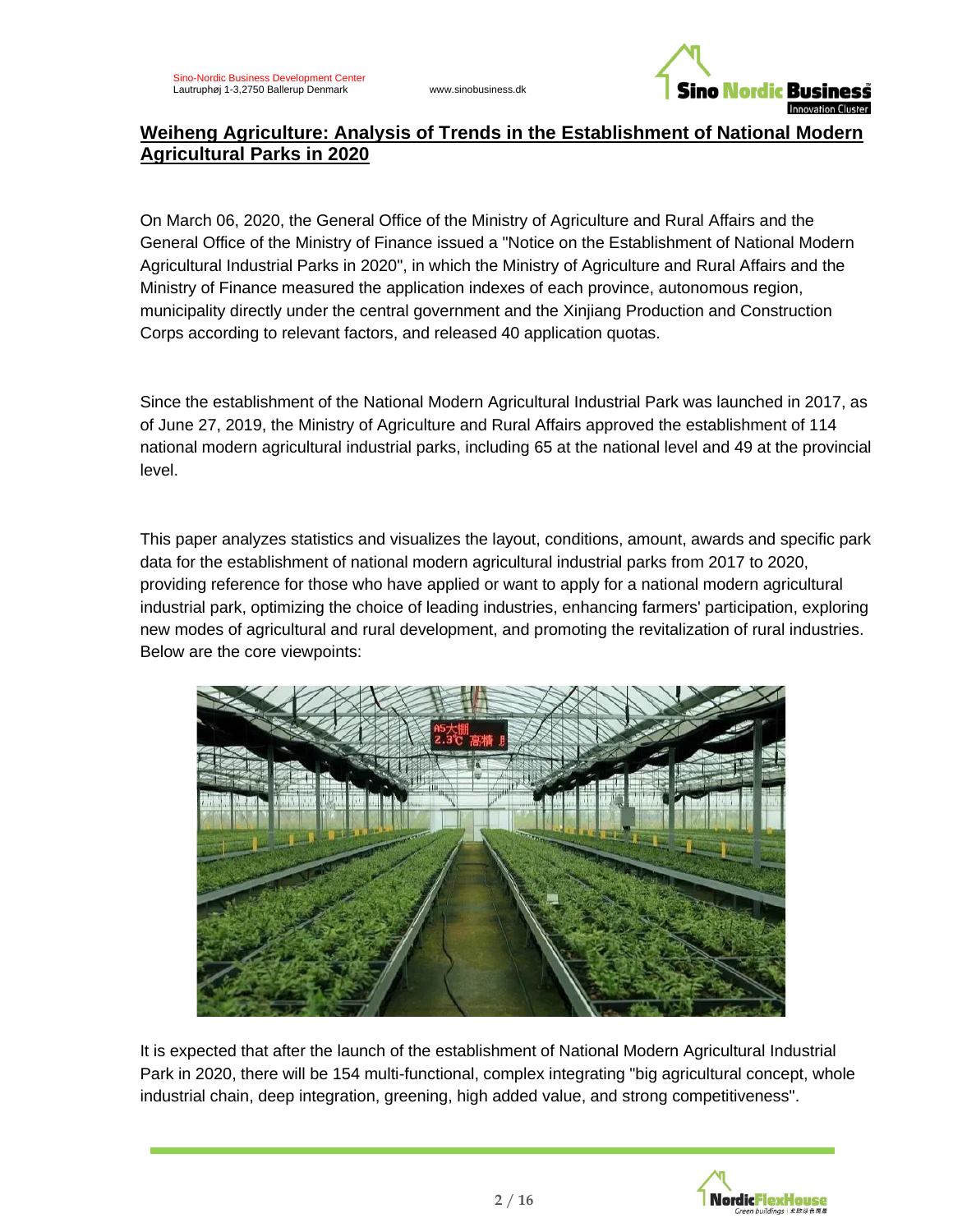Sino-Nordic Business Development Center Lautruphøj 1-3,2750 Ballerup Denmark www.sinobusiness.dk



In 2020, China will focus on supporting the creation of high-quality grain and oil, healthy aquaculture, and modern seed industry industrial parks, and encourage the creation of Chinese herbal medicine industrial parks based on the needs of industrial development. Priority will be given to supporting eligible poor counties, grain production functional areas, important agricultural production protection areas, special agricultural products advantageous areas, and national modern agricultural demonstration areas.

In terms of the layout and conditions for the establishment of national modern agricultural industrial parks, in 2020, China will focus on supporting the establishment of industrial parks for high-quality cereals and oil, healthy farming and modern seed park, and encouraging the establishment of industrial parks for Chinese herbal medicine in conjunction with industrial development needs. Priority will be given to supporting eligible impoverished counties, functional grain production zones, major agricultural production protection zones, distinctive agricultural product advantage zones, and national modern agriculture demonstration zones.

Judging from the industrial concentration degree of modern agricultural industrial parks that have been approved to be established between 2017-2019, it can be seen that the tendency of nongrainization is relatively serious. 41.94% of the industrial parks have selected two or more leading industries with weak correlation, have not focused on a single dominant industry, and do not have prominent industrial advantages, which is not conducive to a bigger and stronger industry. Judging from the current distribution of the leading industries, first is fruit industry such as citrus, kiwi, apple and other fruits; followed by vegetable industries such as mustard, kimchi, radish, and garlic; followed by grain industries such as rice, wheat, potato, and barley; followed by tea and the beverage industry such as coffee; then there is the livestock and poultry and Chinese medicinal material industry; at present, there are relatively few industrial parks with aquaculture, flower gardening, sugar (sugar cane), and oil (peanut) as the leading industries.

Source:<https://www.weihengag.com/home/article/detail/id/4828.html>

# **Zhejiang will Establish 100 Digital Agriculture Factory Pilot Demonstrations by the End of 2020**

In June, the Zhejiang Provincial Department of Agriculture and Rural Affairs decided to launch the second batch of digital agricultural factories based on the 72 digital agricultural factory pilot demonstrations identified in 2019, aiming to complete at least 100 digital agriculture factory pilot demonstrations in total by the end of 2020.

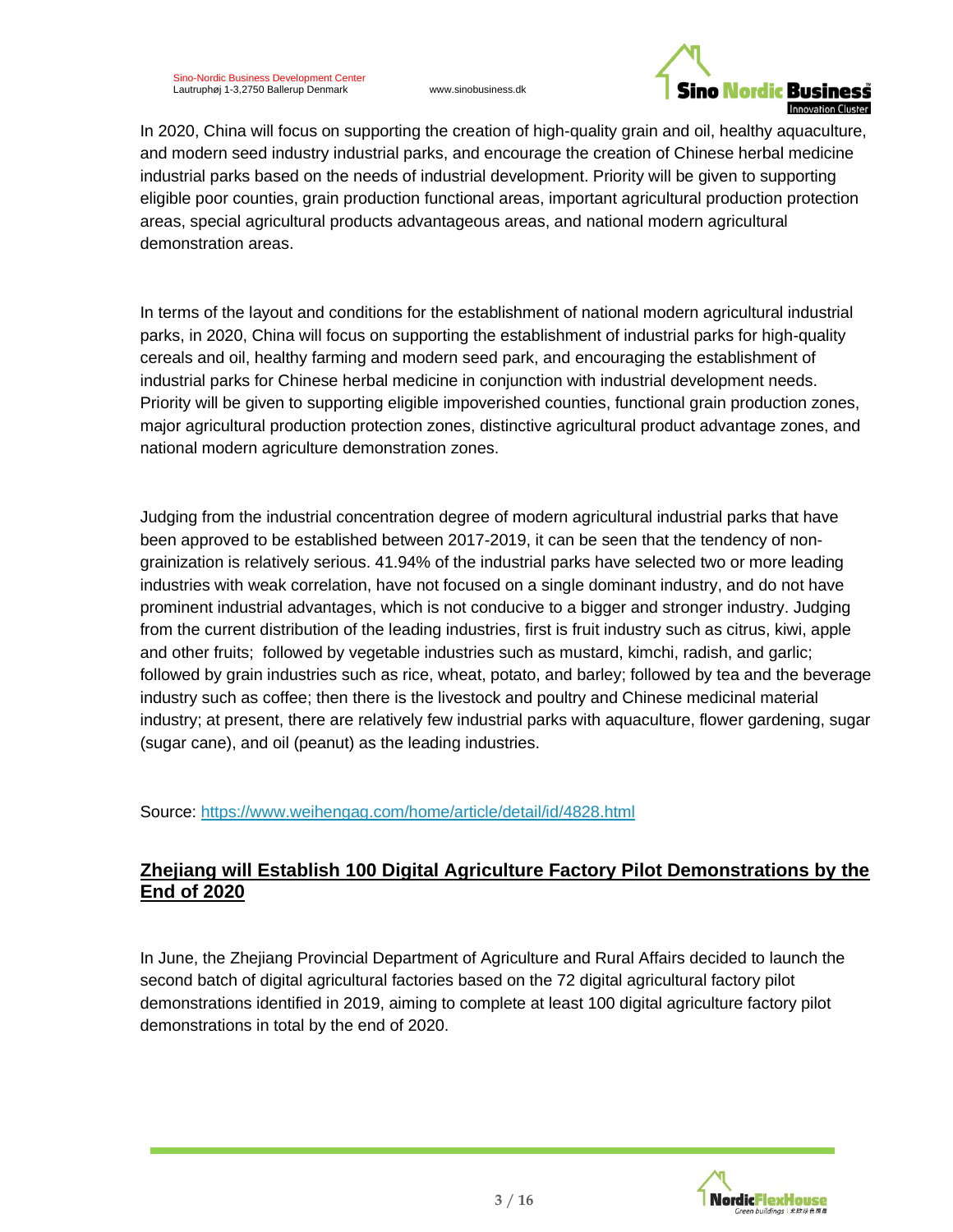

*Digital plant (breeding) factory*

The construction focuses on the production environment, production process, distribution and marketing, quality and safety, ecological protection and other aspects, promoting the application of equipment and technology such as environmental monitoring, intelligent control and intelligent irrigation in facility agriculture, and building an intelligent production management system.

### *Digital ranch*

The construction shall be carried out in accordance with the "Notice of Zhejiang Provincial Animal Husbandry and Agricultural Machinery Development Center on Printing and Distributing the Digital Construction Guidelines for Pig Farms of More than 10,000 Heads (Interim)" (Zhemufa [2020] No. 20).

# *Digital fishery*

The construction shall focuse on promoting the application of real-time monitoring of the water environment, precise feeding management, disease monitoring and early warning, circulating water equipment control, and net cage elevation control to improve the level of digital application of production, operation and management.

Source:<https://mp.weixin.qq.com/s/5X5AVlLDHhnamRtPsCtnXg>

# **Overview of the Development of Prefabricated Buildings in 2019**

At the end of January this year, the Standards and Quota Department of the Ministry of Housing and Urban-Rural Development issued the "Notice on the Development of Prefabricated Buildings in 2019." The Science and Technology and Industrialization Development Center of the Ministry of Housing and Urban-Rural Development cooperated with the statistical work and recently released the 2019 National Prefabricated Building Development Report. [\(Read the original article\)](http://www.cstcmoc.org.cn/plus/view.php?aid=5202)

### **Overall development**

*1. Development scale*

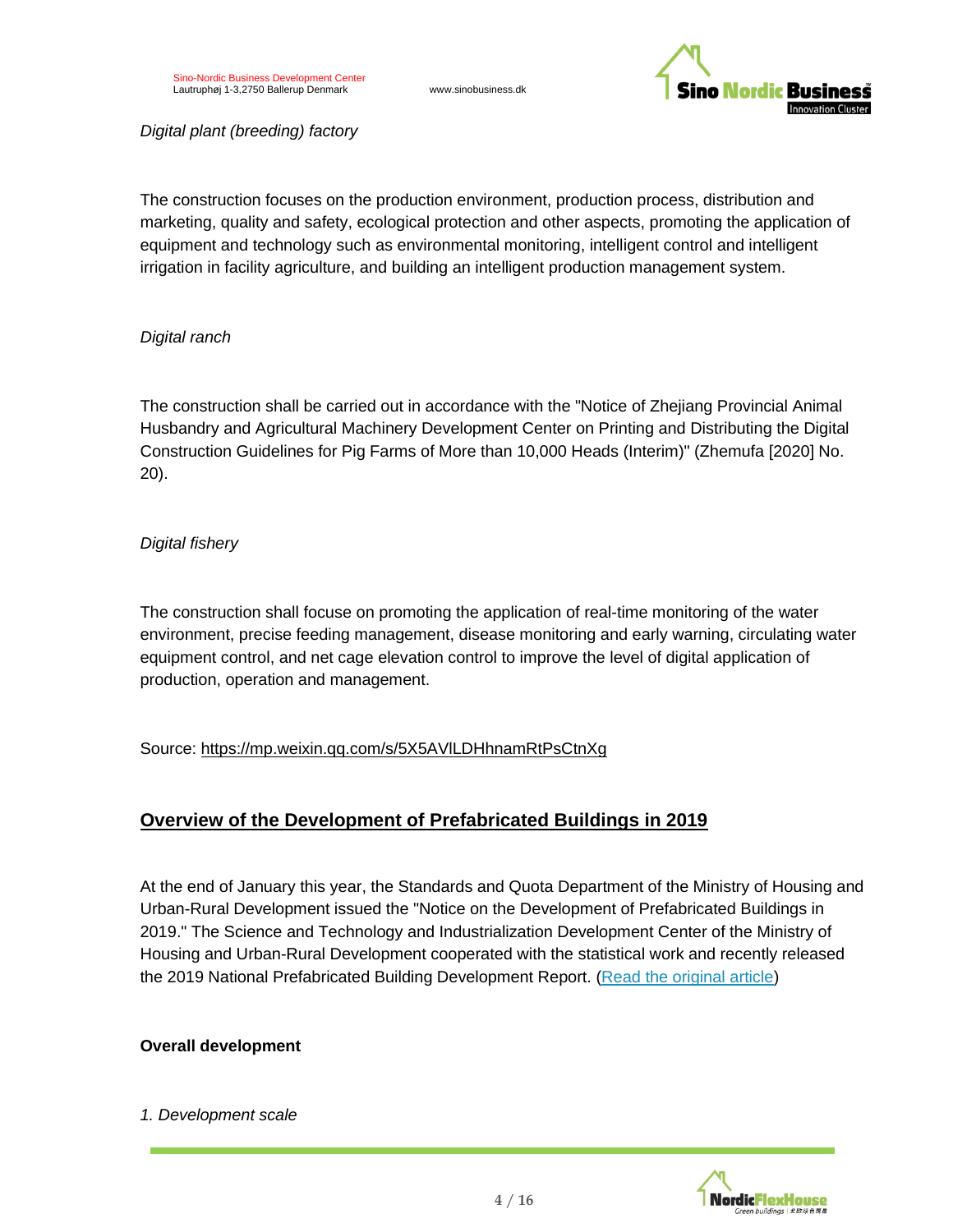

According to statistics, in 2019, 420 million square meters of new assembled buildings were under construction nationwide, an increase of 45% over 2018, accounting for about 13.4% of the new construction area, with an average annual growth rate of 55% in the past four years. Overall, the assembly building has shown good development in recent years, and has played an important role in promoting the transformation and upgrading of the construction industry and promoting green and high-quality development in urban and rural construction.



Figure 1: New construction floor space of assembled buildings nationwide in 2016-2019 (10,000m<sup>2</sup>)

# *2. Regional development*

Key promotion regions lead the development, and other regions also show scale development. According to the document, the three major urban agglomerations of Beijing-Tianjin-Hebei, Yangtze River Delta and Pearl River Delta are the key promoting regions, other cities with a resident population of more than 3 million are actively promoting regions, and the remaining cities are encouraging promoting regions. In 2019, the proportion of new construction of assembled buildings in key promoting regions accounted for 47.1% of the country, and the combined proportion of new construction of assembled buildings in actively promoting regions and encouraging promoting regions was 52.9%. Assembled buildings continue to lead the country in the developed eastern region, while other provinces and cities are gradually showing a large-scale development. Shanghai's newly started prefabricated construction area in 2019 was 34.44 million m<sup>2</sup>, accounting for 86.4% of its new buildings; Beijing's 14.13 million m², accounting for 26.9%; Hunan Province 18.56 million m², accounting for 26%; Zhejiang Province 7895 million m², accounting for 25.1%. In Jiangsu, Tianjin, Jiangxi and some other places, assembled buildings account for more than 20% of new buildings.

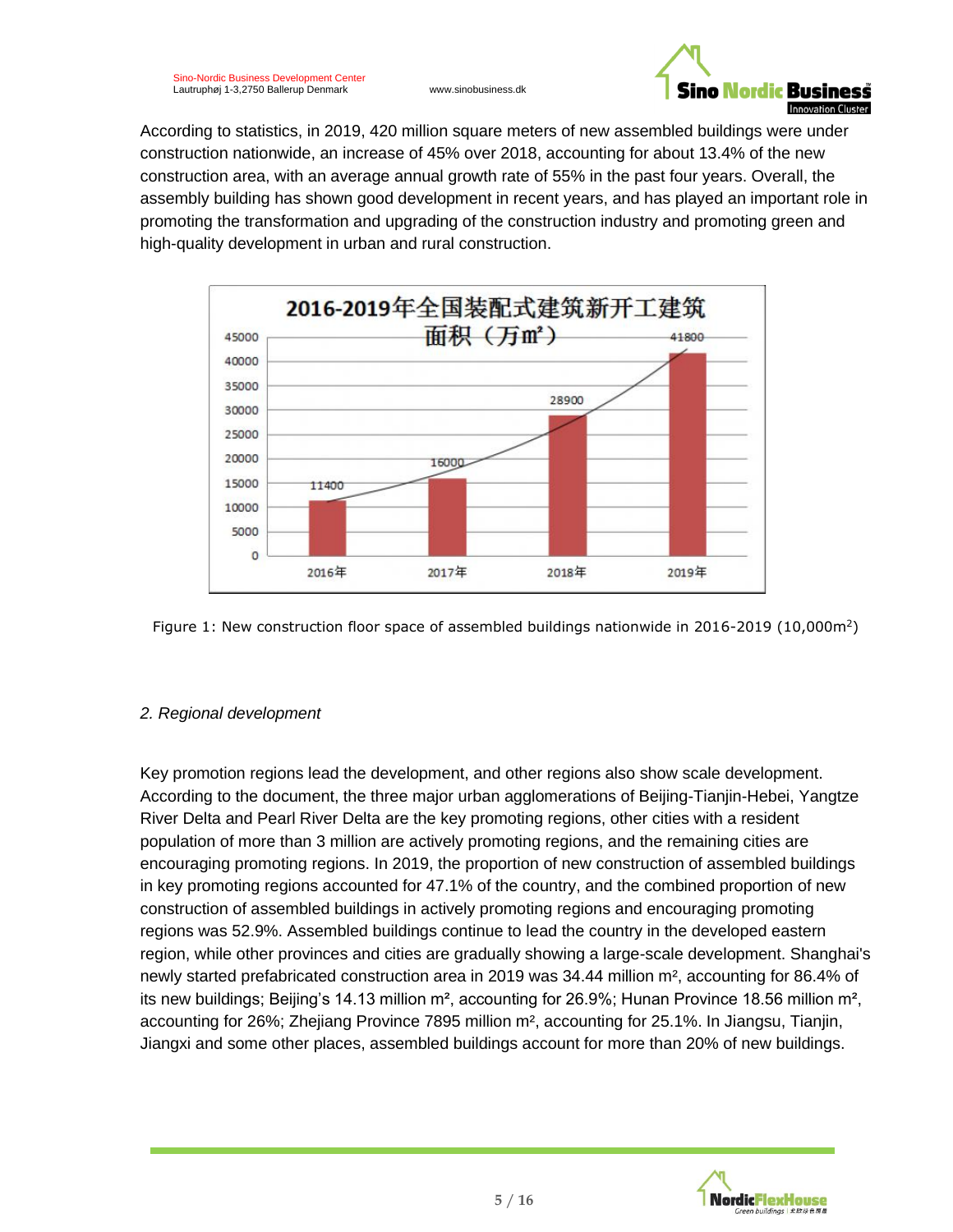

Judging from the statistics of the past three years, the newly-started prefabricated construction areas in key areas were 75.11 million m<sup>2</sup>, 135.38 million m<sup>2</sup>, and 196.78 million m<sup>2</sup>, accounting for 47.2%, 46.8%, 47.1% of the national proportion respectively. These regions are strongly supported by assembly building policies and measures, and have a good foundation for industrial development, forming a good policy atmosphere and market development environment.



Figure 2: New construction area of prefabricated construction in the past 3 years (10,000  $m^2$ )

# *3. Structural development*

In terms of structural form, the prefabricated concrete structure is still the main form, and the shear wall structure is the main form of prefabricated concrete residential buildings. In 2019, 270 million m<sup>2</sup> of newly started prefabricated concrete structure buildings were under construction, accounting for 65.4% of the newly started prefabricated buildings; 130 million m<sup>2</sup> of steel structure buildings accounted for 30.4% of the newly started prefabricated buildings; 2.42 million m² of wood structure buildings, and 15.12 million m² of other mixed-structure prefabricated buildings.

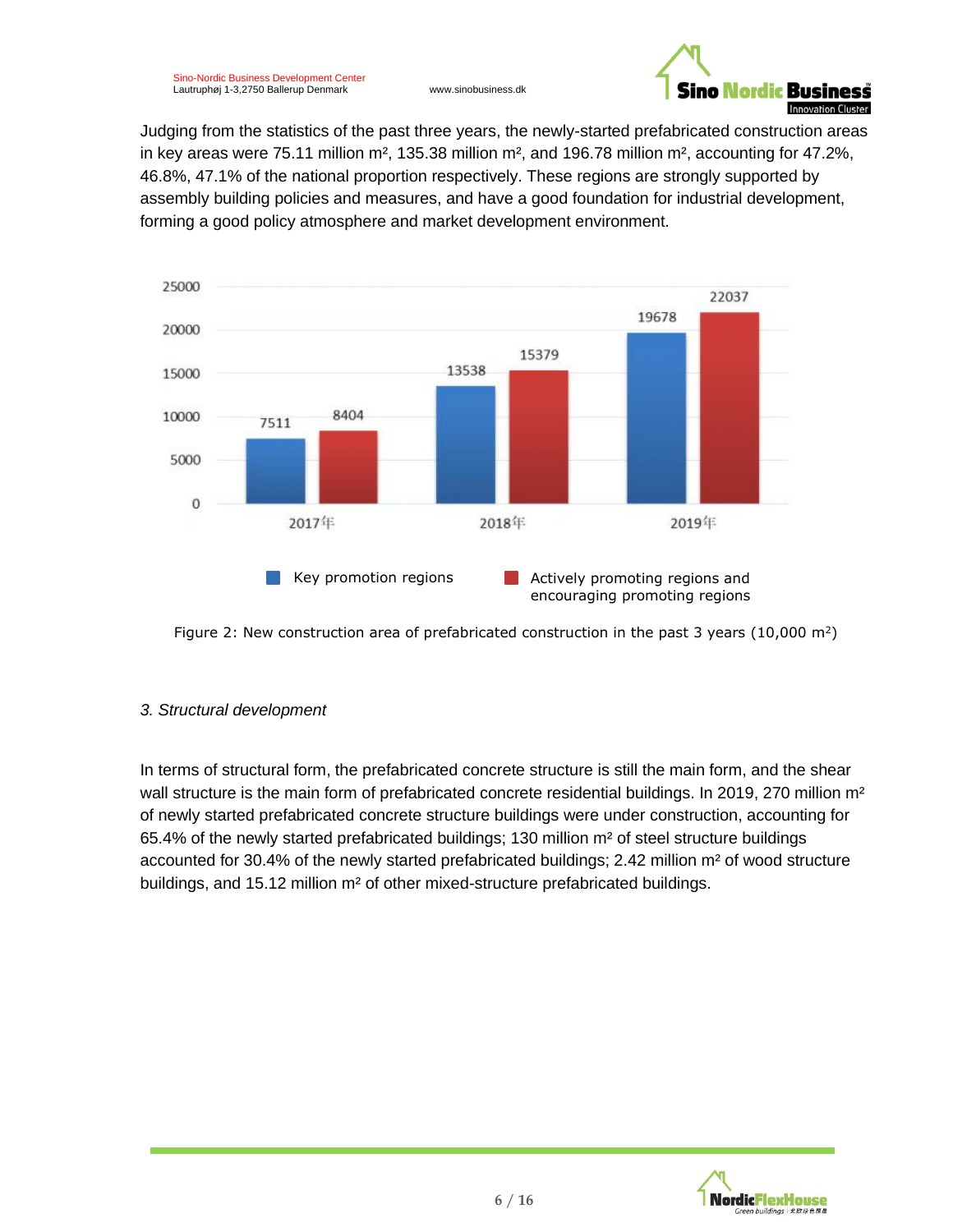

Figure 3: Newly started prefabricated buildings by structural type

In 2019, the Ministry of Housing and Urban-Rural Development approved seven provinces including Zhejiang, Shandong, Sichuan, Hunan, Jiangxi, Henan, and Qinghai to carry out steel-framed housing pilot projects, guiding the localities to clarify the pilot objectives, scope and key tasks of the pilot, organizing the development of a specific pilot work program, and implementing a number of pilot projects. With the deepening of the pilot work, the standard specifications, technical system, industrial chain and regulatory system of steel structure housing will be gradually improved, laying a good foundation for the development of steel structure assembled housing.

### *4. Building type application*

In recent years, the application of assembled buildings in commercial housing has gradually increased. Among the newly-started prefabricated buildings in 2019, commercial housing was 170 million m<sup>2</sup>, affordable housing was 60 million m<sup>2</sup>, and public buildings were 90 million m<sup>2</sup>, accounting for 40.7%, 14% and 21% of newly-started prefabricated buildings. Led by the support of local policies, especially the inclusion of requirements for the construction of assembled buildings in the control detailed planning and land grant conditions, the development of assembled buildings has been effectively promoted.

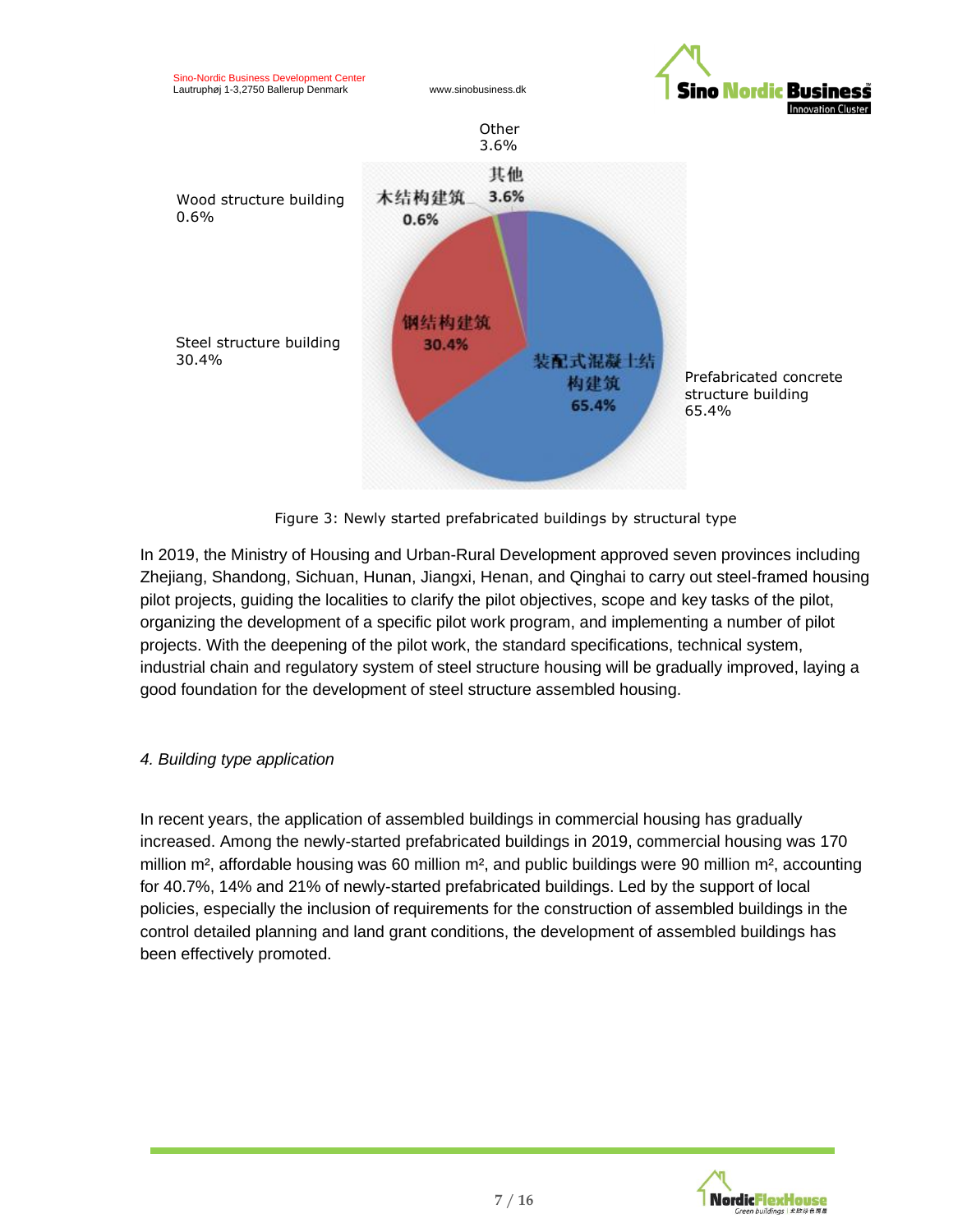



Figure 4: New Assembly Buildings by building type

#### *5. Introduction of policy measures*

Since the issuance of the Guiding Opinions of the General Office of the State Council on the Vigorous Development of Assembled Buildings, 31 provinces (autonomous regions and municipalities directly under the Central Government) have issued relevant policies and documents to promote the development of assembled buildings. From 2016 to 2019, the number of policies and documents related to assembled buildings issued by 31 provinces, autonomous regions and municipalities directly under the Central Government was 33, 157, 235 and 261 respectively, and the supporting facilities were continuously improved. Various economic incentive policies and technical standards have provided institutional safeguards and technical support for the promotion of the development of assembled buildings.

### *6. Technical standard support*

After years of practice and accumulation, prefabricated concrete buildings have formed various types of technical systems, and established a relatively complete industrial chain with mutually coordinated structures, enclosures, equipment pipelines and decoration. In 2019, the Ministry of Housing and Urban-Rural Development issued the "Guidelines for the Development of Prefabricated Concrete Construction Technology System (Residential Buildings)" to guide the development direction of prefabricated concrete technology in various regions. The pilot projects of some leading enterprises for the development of steel structure housing provide practical exploration and accumulation. From 2016 to 2019, the number of standards and specifications related to assembled buildings issued by 31 provinces, autonomous regions and municipalities directly under the central government were 95,

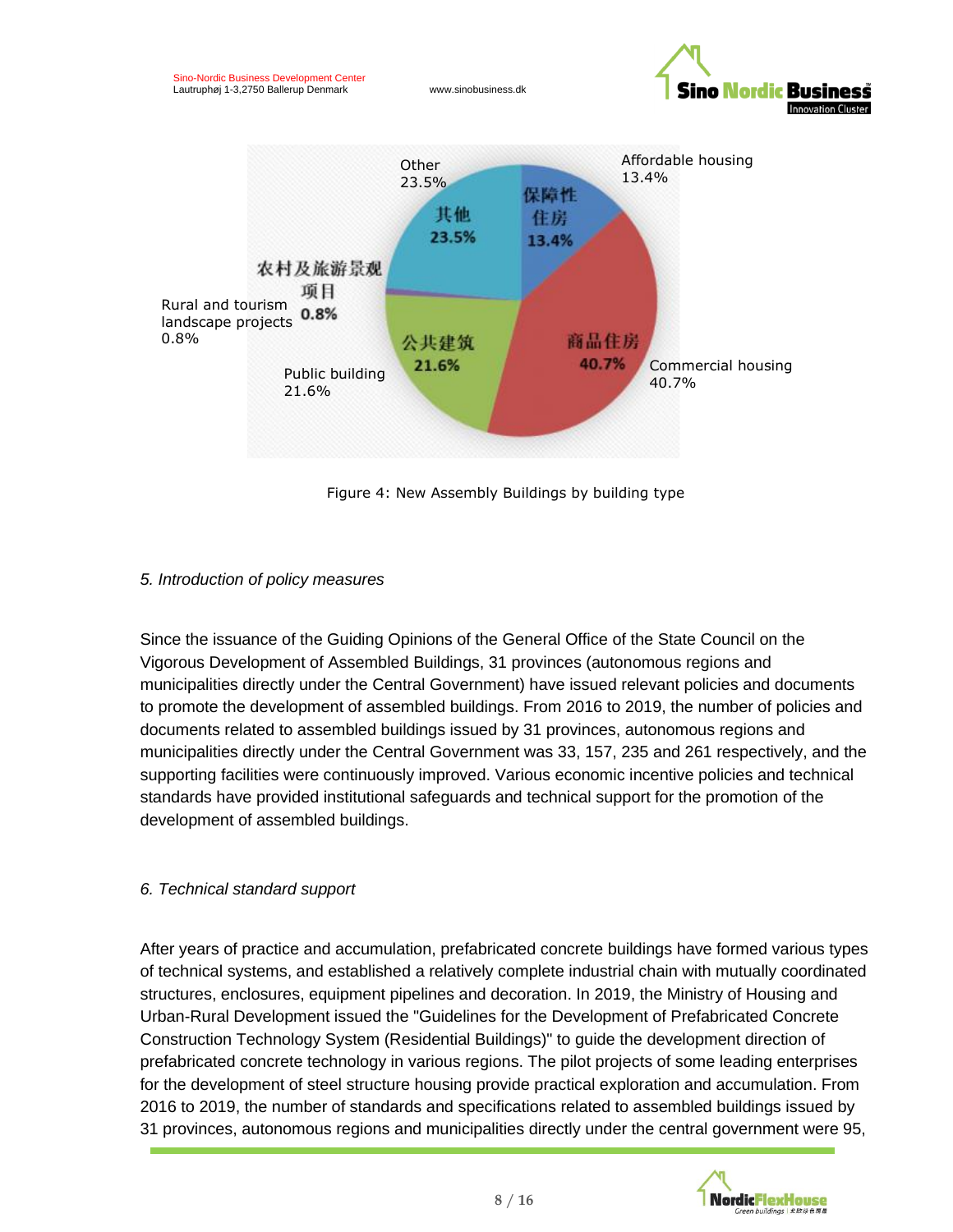

95, 89 and 110 respectively, providing solid technical support for the development of assembled buildings.

## *7. Industry chain development*

Driven by policies and led by the market, the capacity of industries related to the design, production, construction and decoration of assembled buildings is rapidly improving, while also driving the development of new specialized companies in component transportation, assembly and installation, and component parts production. According to statistics, in 2019, China has 2,483 precast concrete component production lines with a design capacity of 162 million m<sup>3</sup>; 2,548 steel structure component production lines with a design capacity of 54.23 million tons. Newly assembled and furnished building area increased from 6.99 million m² in 2018 to 45.29 million m² in 2019.



Figure 5 Producers and capacity of assembled concrete components in 2019 (top 10 provinces and cities in terms of capacity)

(Hunan Province has vigorously promoted the development of prefabricated buildings in recent years, and its comprehensive strength ranks the top of China, and has formed a "leading" effect in China. Hunan Province has initiated the construction of an intelligent construction platform for the entire industrial chain of prefabricated buildings, which provides new ideas for the development of prefabricated buildings nationwide, and enriches measures and means to promote the development of prefabricated buildings. The annual prefabricated construction and engineering technology expo is held in Changsha, the capital city of Hunan. For more information, please go to their website: [http://www.higbe.org/en/\)](http://www.higbe.org/en/)

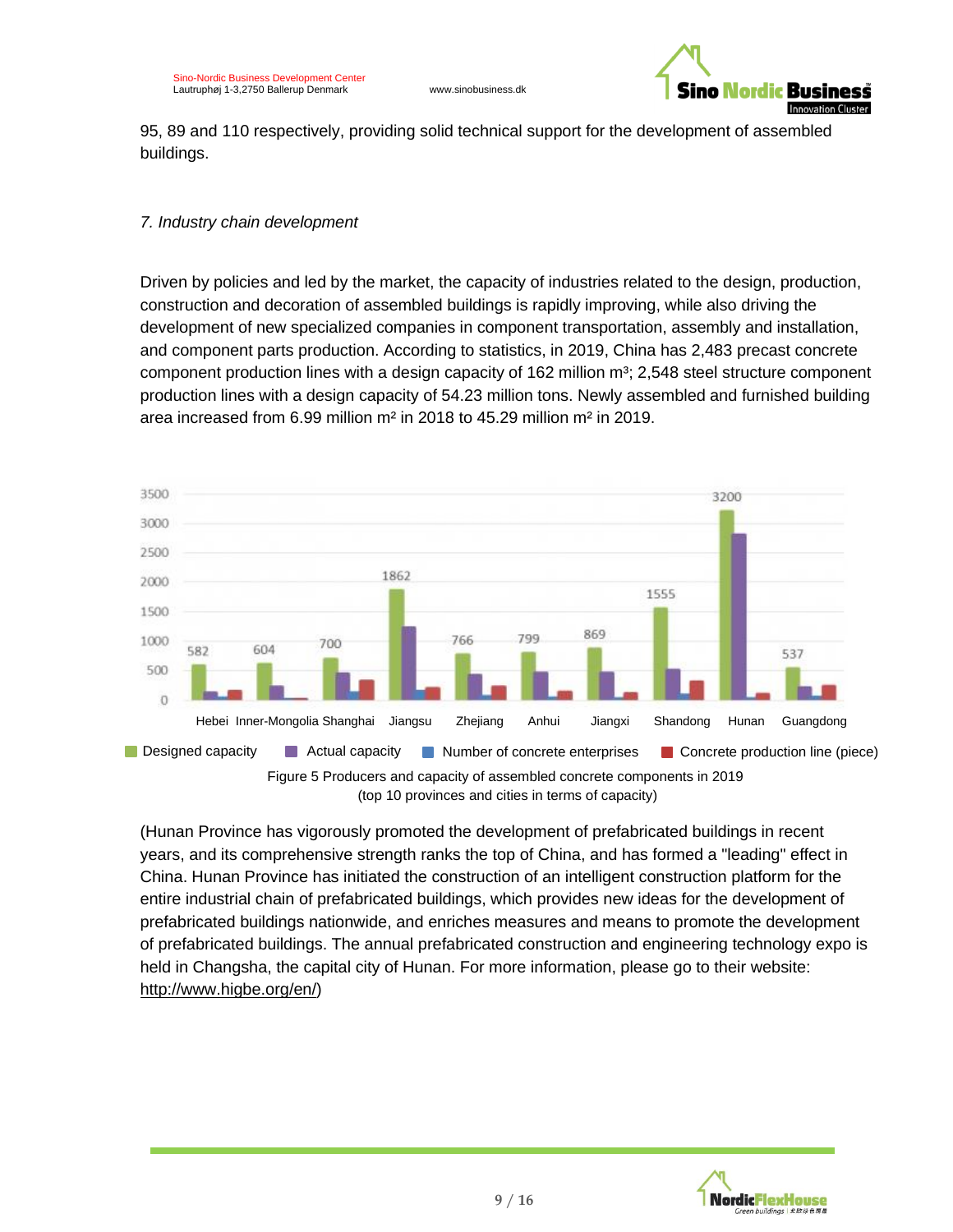Sino-Nordic Business Development Center Lautruphøj 1-3,2750 Ballerup Denmark www.sinobusiness.dk





Figure 6 Steel structure companies and capacity in 2019 (top 10 provinces and cities in terms of capacity)

#### *8. Full decoration development*

According to statistics, in 2019, the fully furnished building area was 240 million m<sup>2</sup>, compared to 120 million m<sup>2</sup> in 2018, which is double the growth level. Among them, the assembled and furnished building area in 2019 was 45.29 million m<sup>2</sup>, and in 2018 this indicator was 6.99 million m<sup>2</sup>, the growth level is 5.5 times that of 2018, the development speed is faster, but the total amount is still small.



Figure 7 Floor space of new construction of full decoration and assembly decoration in 2018-2019

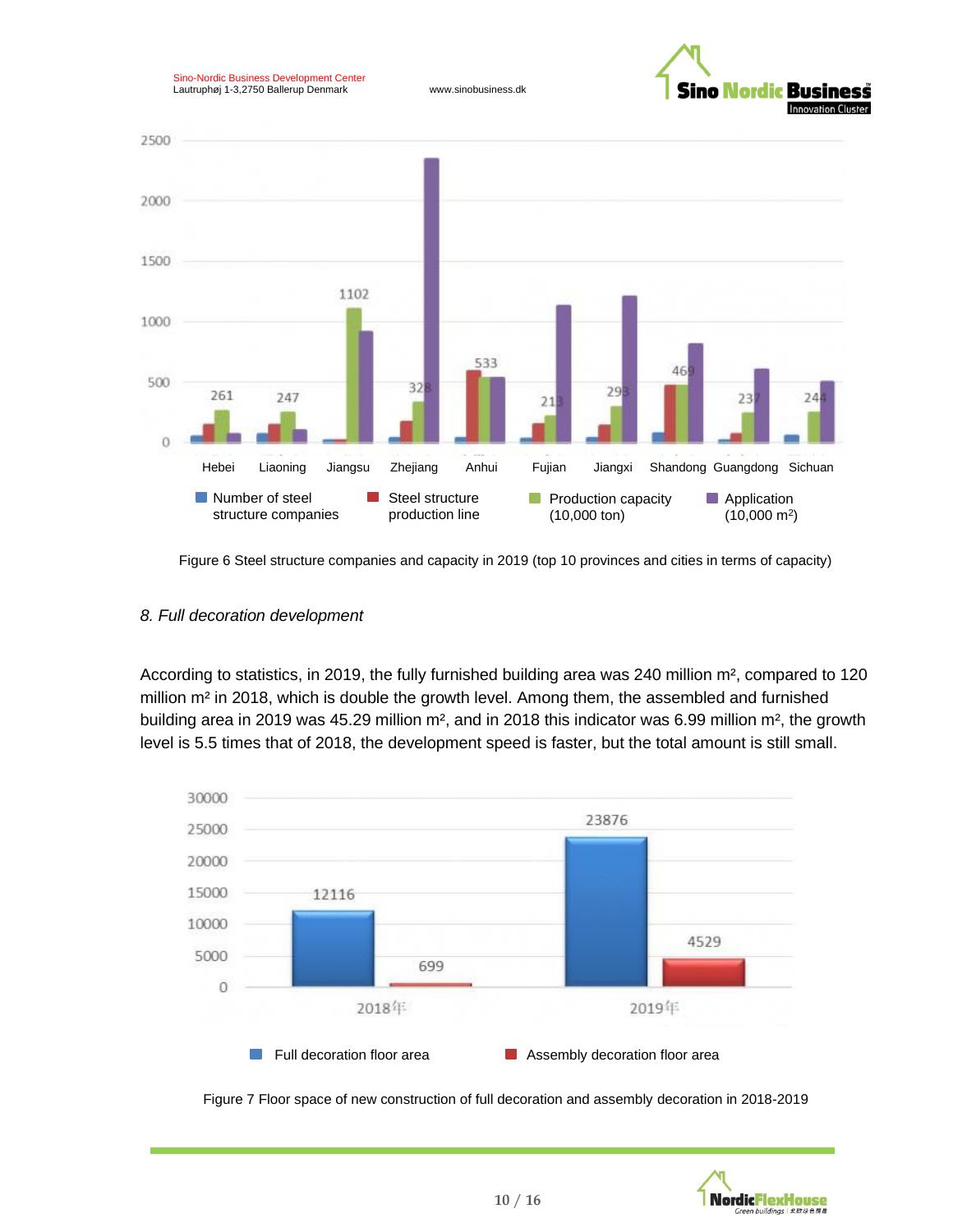

#### *9. Quality improvement*

Housing and urban-rural construction authorities in various places attach great importance to the quality and safety of prefabricated buildings and the improvement of building quality, and actively explore in practice, take multiple measures simultaneously, and have formed many good experiences. The first is to strengthen the check and supervision of key links. Beijing, Shenzhen and other places implemented design and construction organization plan expert review, construction drawing review, component in-plant supervision, component quality traceability, grouting full-process video recording, quality random inspection and other regulatory measures. The second is to improve the construction technology and reduce the difficulty of construction through technological innovation. For example, Beijing promoted the use of sleeve grouting fullness monitor, which effectively solves the problem of insufficient grouting and leakage during the sleeve grouting operation. The third is to increase the skill training of workers. Local industry associations and leading enterprises have actively invested in the development of industrial worker skill training, which has promoted the improvement of the skill level of workers. Fourth, assembly decoration has promoted the improvement of the comprehensive performance of the quality of construction products. For example, the Beijing public rental housing project adopted prefabricated construction and assembly decoration, which effectively solves the common problems of building quality, and the rate of indoor maintenance and repairs has dropped by more than 70%.

## *10. Talent and industrial workforce*

In recent years, the construction of China's assembled construction projects has grown rapidly, and the demand for assembled construction talents is particularly strong. In 2018 and 2019, approved by the Ministry of Human Resources and Social Security, two national assembled construction vocational skills competitions were jointly held by the China Construction Education Association, the China Employment Training Technical Guidance Center, and the Science and Technology and Industrialization Development Center of the Ministry of Housing and Urban-Rural Development. The event is of great guiding significance for improving the skill level of workers in the assembly construction industry, pushing enterprises to increase their efforts in talent training and enhancing the influence of vocational education in assembly construction. A number of vocational skills schools and leading enterprises have been actively cultivating new-age construction industry workers, cultivating a large number of skilled talents for the development of assembled construction. Beijing, Shanghai, Shenzhen and other places have also introduced measures to cultivate talents, including increasing investment in vocational skills training, establishing training bases, strengthening job skills upgrading training, extensively launching technical lectures, expert seminars, technical competitions and other training activities, and taking a variety of measures to meet the demand for assembled building construction.

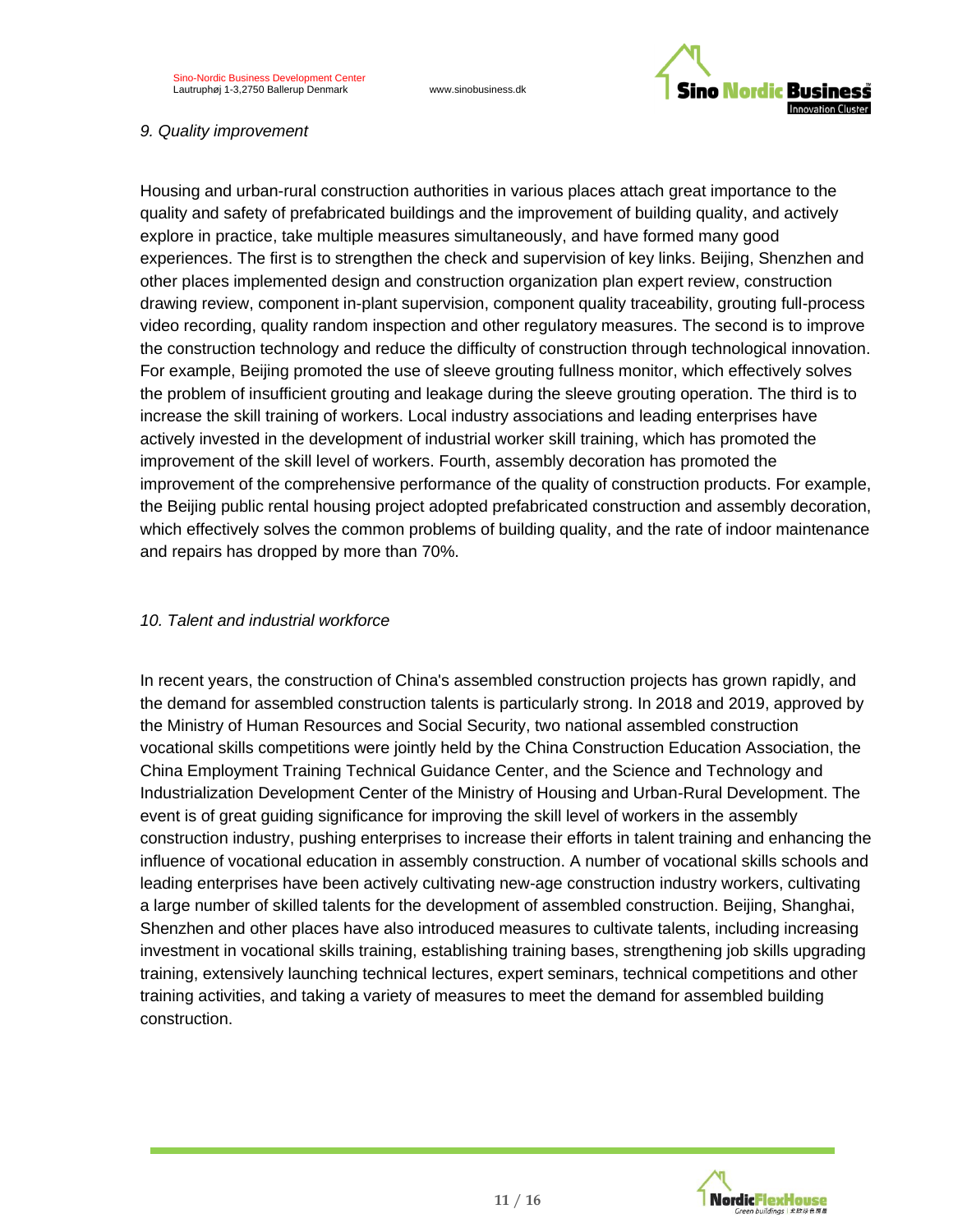

#### **Main problems**

Low degree of standardization. At present, the degree of standardization and modulization of components of assembled buildings in China is relatively low. Due to the lack of standardization and modularization of the design process, there are many components of different specifications and sizes in practical applications, the amount of molds is large, the level of generalized production is low, and the management of production, stacking, transportation, and installation is relatively difficult, resulting in low efficiency, high mold amortization cost and high labor cost, and inability to give full play to the advantages of prefabricated buildings.

Insufficient innovation in construction mode. At present, the number of prefabricated construction projects applying EPC general contracting is relatively small, and the management level of general contracting projects needs to be improved. In most areas, the relevant policy guidance documents for general engineering contracting are not clear, the number of companies that have the ability to undertake general contracting projects is insufficient, and the coordinated work of all links in the entire industry chain is insufficient to maximize overall benefits.

Lagging in information development. Assembled building is an important carrier for the development of building informatization. At present, although there are some research and development about building information model (BIM), the overall progress is slow, and still stays at the level of design or simulation, and display. There is a lack of overall planning and application of the entire industrial chain of design, production, logistics, and construction. Most areas have not established an information management platform, and the overall level of information and intelligence is low.

### **Key initiatives for 2020**

Actively guide the optimization and upgrading of the technical system of assembled construction; compile relevant standards and technical guidelines for steel structure buildings; improve the capacity of the prefabricated building industry; give play to the leading role of demonstration cities, industrial bases and demonstration projects; actively promote assembled decoration; increase publicity and guidance to promote the transformation and upgrading of the construction industry.

#### **Reference case**

A prefabricated medical building/facility in the city of Wuhan in China opened its doors to patients after just 10 days of construction, to treat patients infected with the coronavirus. The China constructor was: Housespace Prefab Co.,Ltd (HSP), that was established in 2010. The company is a professional manufacturer specialized in producing prefab houses. Their HQ is in Beijing, with 4

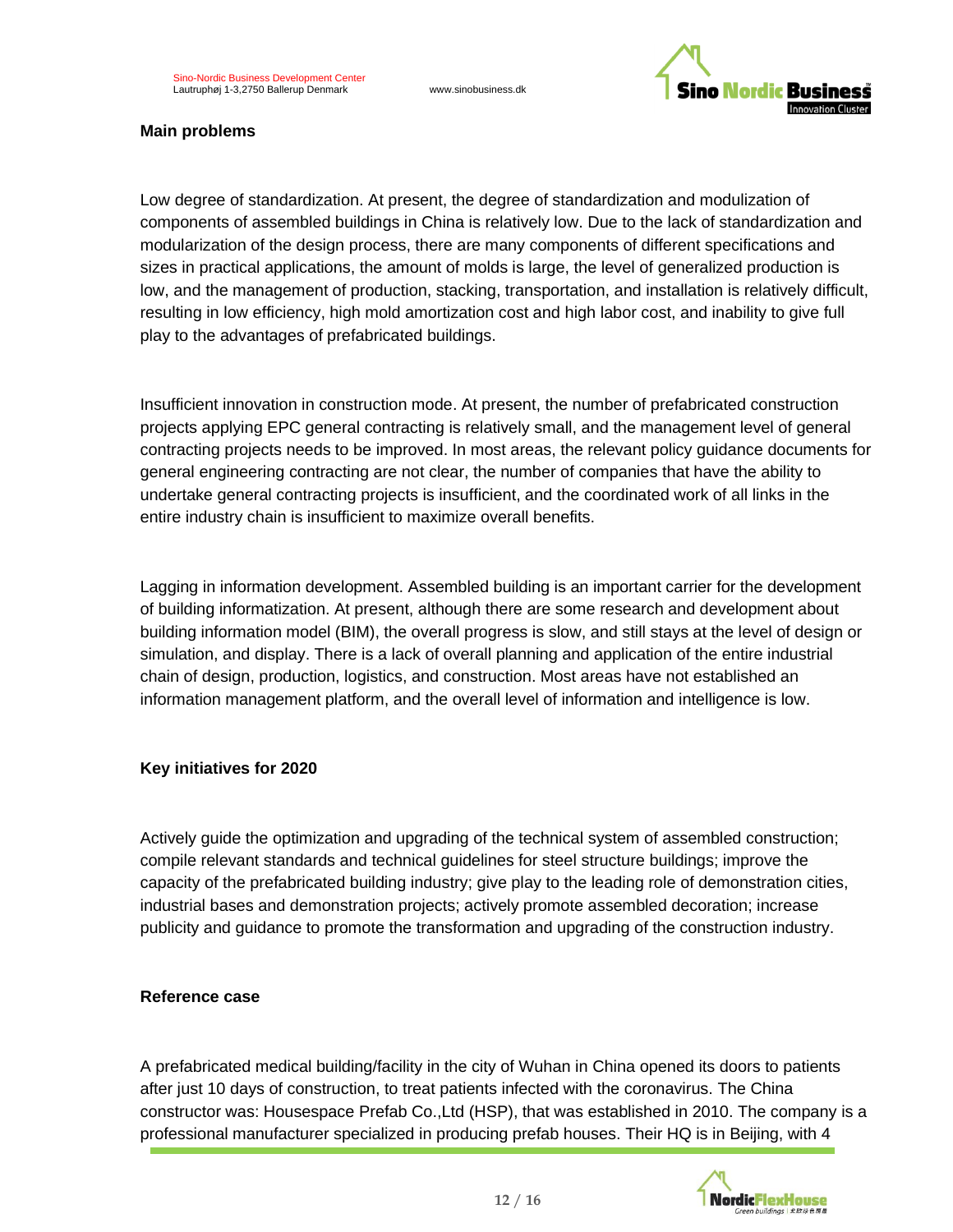

production bases, 7 branch companies, sales and service network covers 200 key cities and regions. Products exported to more than 100 countries and regions: Southeast Asia , Middle East, Africa, Europe, America, Australia, etc. HSP focuses on prefab houses made in the style of what is called a flat pack house, like a container. These flat pack houses are prefabricated off-site and can be assembled very quickly on-site. They can be made into different shapes, like a transformer (see figure below).



The two prefab hospitals completed in Wuhan were constructed very quickly, in under ten days. For one hospital, it required 3000 sets of flat pack houses (see the construction site in the figure below).

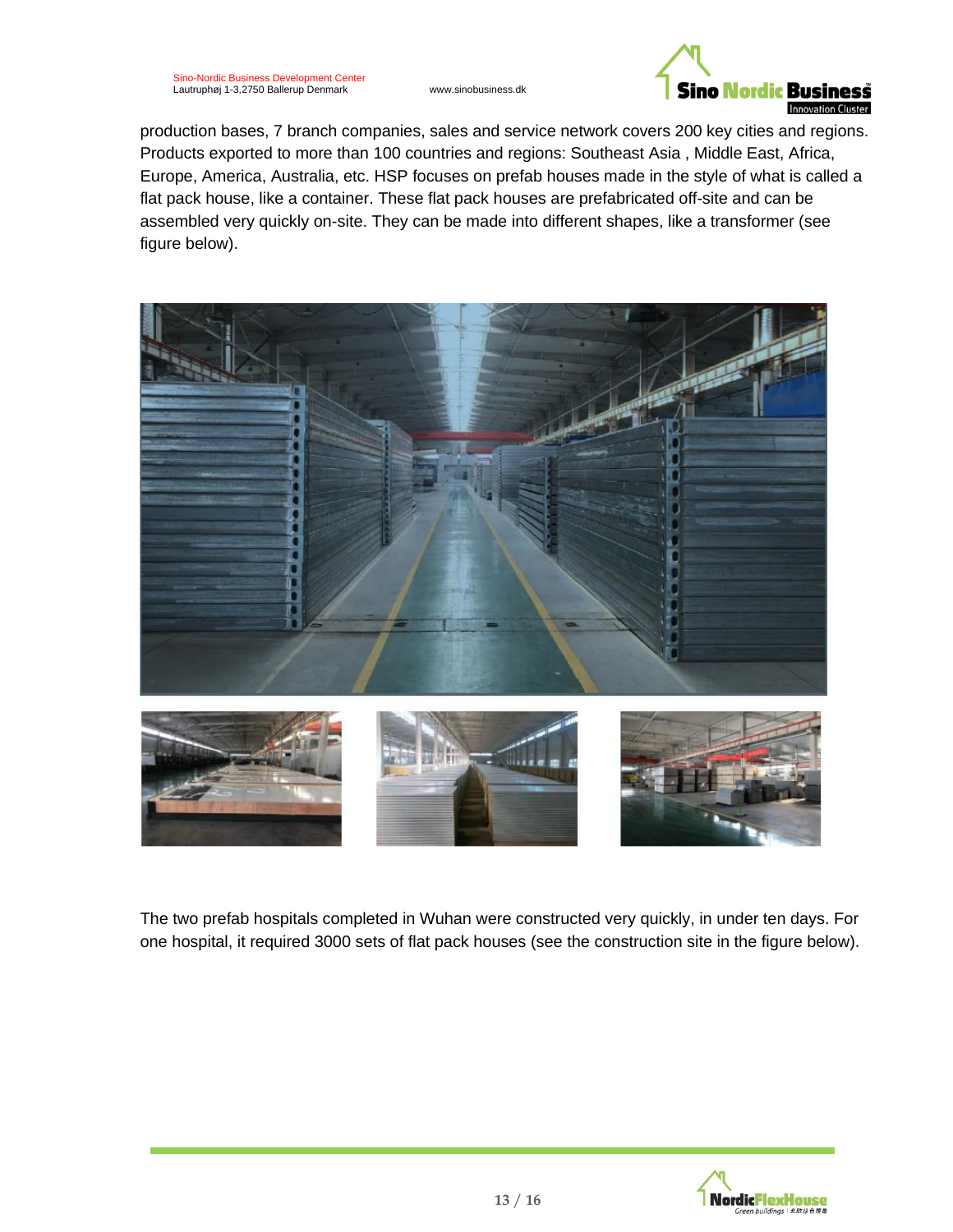Sino-Nordic Business Development Center Lautruphøj 1-3,2750 Ballerup Denmark www.sinobusiness.dk







# **China's Urban Business Environment Report 2019 released**

The "2019 China Urban Business Environment Report" was officially released on June 18, compiled by China Central Radio and Television, and is the first authoritative third-party report on business environment published by a mainstream national media outlet. According to the report, Beijing, Shanghai, Shenzhen, Guangzhou, Chongqing, Nanjing, Hangzhou, Chengdu, Tianjin, and Ningbo are among the top 10 cities in the comprehensive evaluation ranking. Suzhou, Nantong, Yantai,

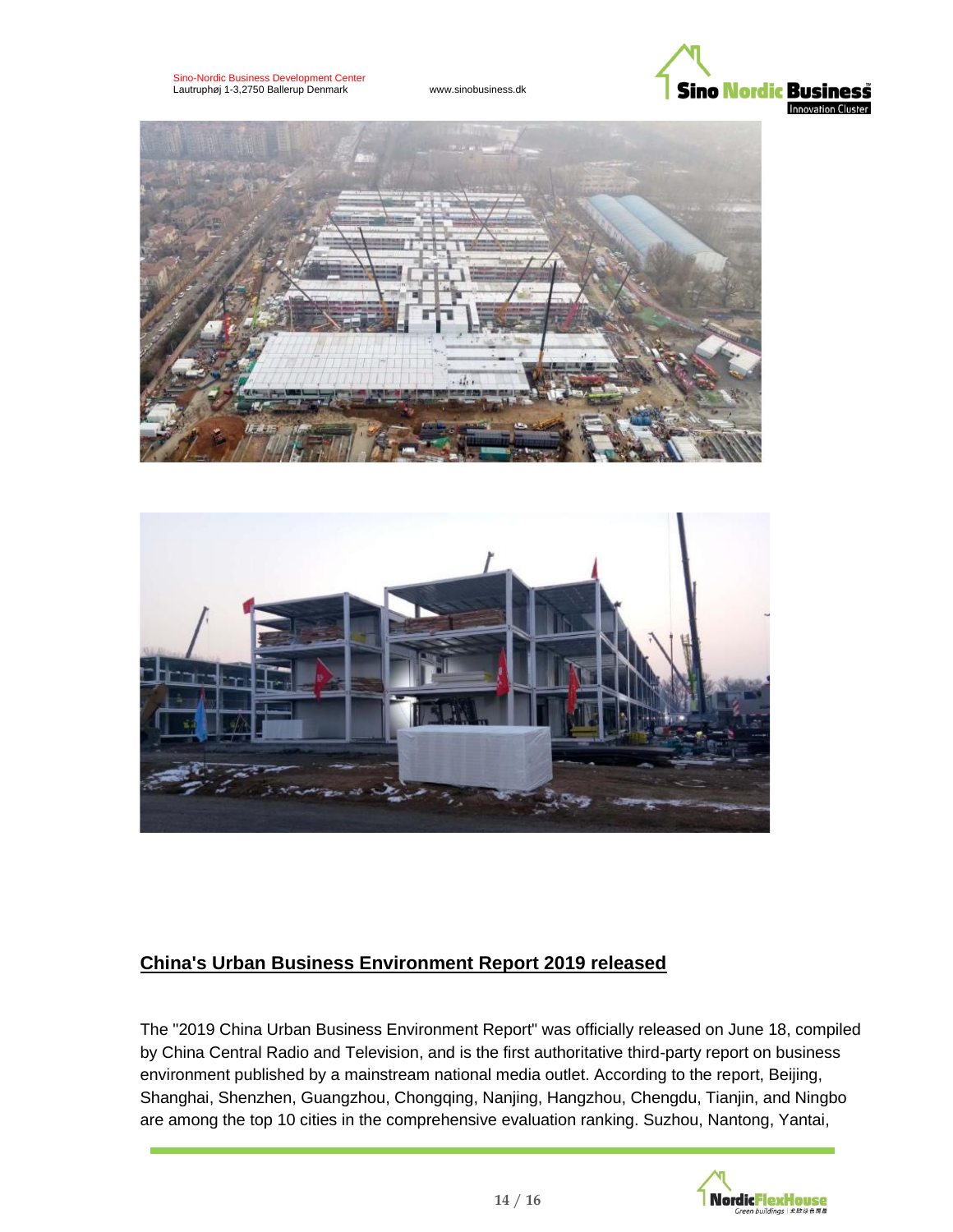

Wuxi, Dongguan, Shaoxing, Wenzhou, Weifang, Jinhua and Zhuhai are among the top ten cities in the overall ranking of economically active cities.

The report designed an evaluation system consisting of five dimensions, including infrastructure, human resources, financial services, government environment, and inclusive innovation.

Source:<https://weibo.com/ttarticle/p/show?id=2309404517094027821322>

# **New Members of Our sinobusiness.dk: Viemose DGS**

### *Brief introduction of the company*

Viemose DGS is Scandinavia's largest manufacturer of high-tech cultivation systems and greenhouses. We export our high-quality products to the whole world, always working closely with our customers to create the optimal solution.

Founded in 1947, Viemose brings more than 70 years of world-wide experience directly to you.

### *Brief introduction of the technology / product*

Viemose DGS specializes in automated cultivation systems. Our moving gutter systems (MGS) work as both single layer or as vertical farming, bringing the desired level of automation to your greenhouse, optimizing your production of monocultures such as leafy greens. Our benches can be installed as mobile benches or fully automated mobile benches for flower production.

### *Advantages of the technology*

The advantages of a Moving Gutter System and vertical farm systems focus on the most important aspects of modern indoor farming:

- 30% or higher increase of productivity vs. growing on benches by optimizing the spacing between plants.
- Significant reduction of labor cost due to a high level of automation.
- A contamination free, controlled growing environment du to fewer people and fewer growing variables in the greenhouse.